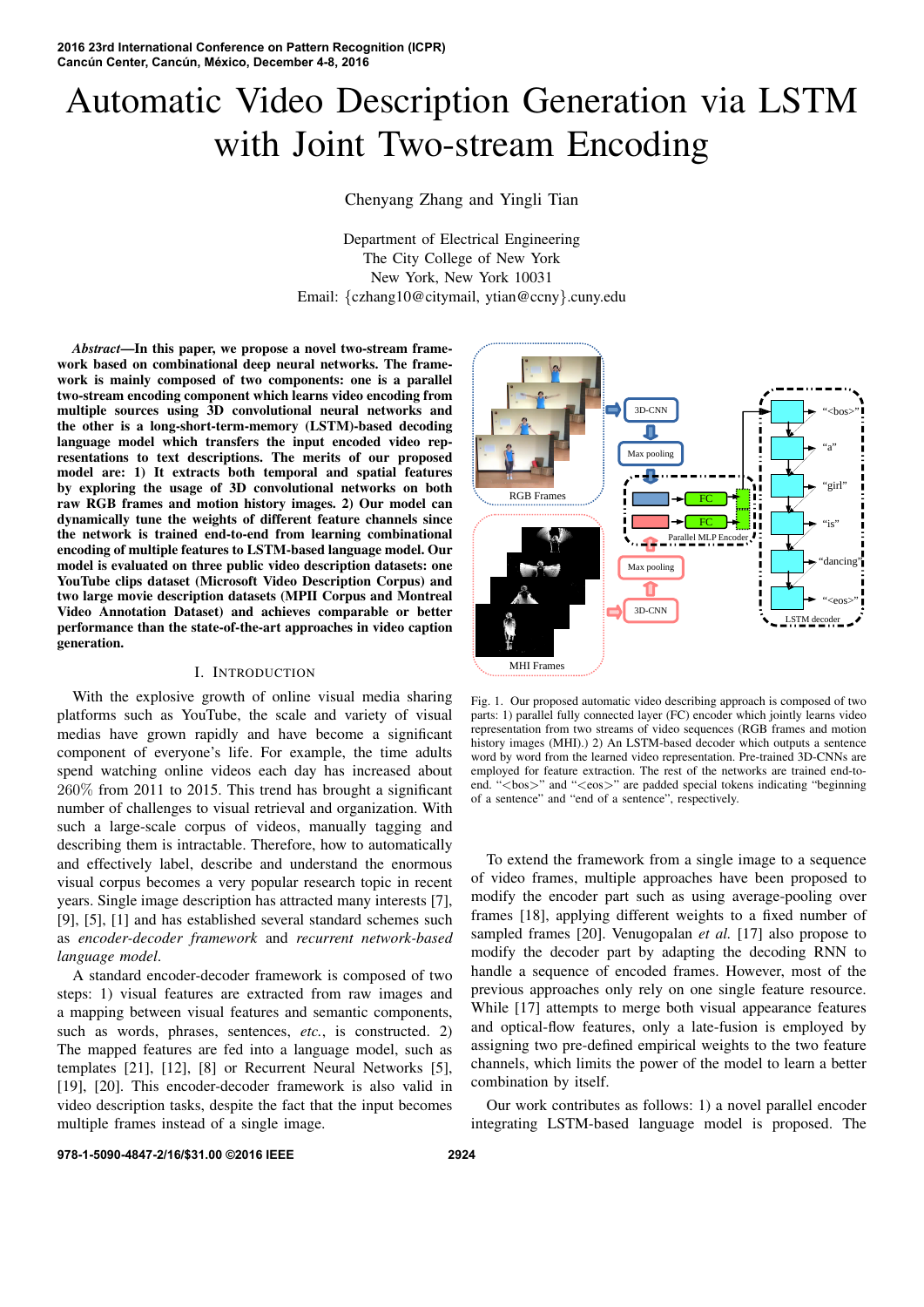model combines multiple pre-trained C3D feature channels and automatically learns a proper representation which avoids both loosing too much learning capability or introducing too much entanglement. 2) We observe through experiments that the two feature channels (RGB and MHI) contain complementary information, although C3D has the potential to capture local temporal structure, motion-centric MHI feature practically contributes more motion information in the system.

# II. APPROACH

The structure of our proposed framework is illustrated in Figure 1, which is composed of a two-stream encoder and a language generator model which is built on a single layer of RNNs with LSTM cells.

### *A. RNNs with LSTM cells*

Firstly let us briefly recall the long-short-term-memory (LSTM) variant of recurrent neural network (RNN) and its connection with video captioning. A RNN is a neural network which includes an internal state which depends on both current input and output from the last time-step. Due to that feature, RNNs are capable to model complex temporal dynamics and used in temporal sequences modeling, such as speech recognition, language modeling, machine translation and image captioning. Because RNN has the ability to remember previous inputs and outputs, it is suitable to generate a sequence of words which follows the patterns of human (natural language) as well as conditional on the encoded input image or video. However, simple RNN often fails to remember long-term context [2].

To overcome the issue mentioned above, RNN is modified by replacing its internal state variables to a series of "gate" state variables as shown in the following formula:

$$
i_t = \sigma(W_i x_t + U_i h_{t-1} + b_i)
$$
  
\n
$$
\sigma_t = \sigma(W_0 x_t + U_0 h_{t-1} + b_0)
$$
  
\n
$$
f_t = \sigma(W_f x_t + U_f h_{t-1} + b_f)
$$
  
\n
$$
\hat{C}_t = \tanh(W_c x_t + U_c h_{t-1} + b_c)
$$
  
\n
$$
C_t = i_t \odot \hat{C}_t + f_t \odot C_{t-1}
$$
  
\n
$$
h_t = o_t \odot \tanh(C_t)
$$
\n(1)

where  $\odot$  is element-wise product and  $\sigma(\cdot)$  denotes the sigmoid activation function;  $x_t$  is the input at time step t to the LSTM cell;  $W_i$ ,  $W_f$ ,  $W_c$ ,  $W_o$ ,  $U_i$ ,  $U_f$ ,  $U_c$ , and  $U_o$  are weight matrices assigned to different state parameters;  $b_i$ ,  $b_f$ ,  $b_c$  and  $b_o$  are bias vectors;  $i_t$ ,  $o_t$ ,  $f_t$ ,  $C_t$  and  $h_t$  denote input gate, output gate, forget gate, cell state and hidden state, respectively.  $\hat{C}_t$ represents the candidate cell state before combining with the previous cell state  $(C_{t-1})$  and the forget gate.

The input gate values  $i_t$  and forget gate values  $h_t$  are computed based on the hidden state of last LSTM cell  $(h_t)$ and the current input vector  $x_t$ . The forget gate can code what memory the current cell drops and the input gate is responsible for what the encoded input is visible for computing the current cell value  $C_t$ . And finally the output gate values  $o_t$  and the current hidden state values  $h_t$  are computed based on both the cell state values  $C_t$  and  $o_t$ , which can be treated as an encoded version of the output  $o_t$ .

With enough training data, RNNs with LSTM architecture are well-suited to learn very long time correspondences between important events. In the decoder perspective, LSTMbased RNNs can generate very long sentences which look like natural language. This feature increases the capacity of LSTMbased RNNs to describe more complex relationships and events in video frames.

The language model. In this paper, a layer of LSTM-based RNNs is employed as sentence generating decoder. The RNNs predict a probabilistic distribution over the output sentence conditional on the input video description. Suppose the input video description is denoted as  $X$  and the vocabulary dictionary is  $V$ , the output sentence is:

$$
Y = \{w_0, w_1, ..., w_n\}, \text{ and } w_i \in V,
$$
 (2)

where  $w_0$  and  $w_n$  are padded special tokens ";bos;" and "jeos<sub>i</sub>" representing the "beginning" and the "end" of a sentence, and all other  $w_i$ s are encoded words in the vocabulary. The probabilistic distribution the RNNs will predict is:

$$
p(Y|X) = p(w_0, w_1, ..., w_n|X)
$$
  
=  $p(w_1, ..., w_n|X) = \prod_{t=1}^{n} p(w_t|h_{t-1}, y_{t-1}),$  (3)

where  $h_{t-1}$  denotes the hidden state computed by LSTM from the previous time step. Since all sentences start with " $ibos$ ",", the prediction actually starts at  $t = 1$ . Note that in each time step, the LSTM cell computes the values of  $h_t$  by given the history pair  $\{h_{t-1}, y_{t-1}\}$ . And the word prediction given the current hidden state  $h_t$  is calculated by a softmax classifier which is computed based on the current LSTM hidden state at each time step.

#### *B. Video feature extraction*

Video description is different from image description because videos include temporal information. Therefore, to generate more meaningful descriptions, both visual appearance and temporal features should be jointly considered. For example, in the output sentence of Figure 1 (*"a girl is dancing."*), *"girl"* can be inferred from each video frame but *"dancing"* is more appropriate to be inferred from temporal structures.

While [17] focuses on modeling sequential inputs and [22] focuses on pooling strategy, our model tackles this problem from two aspects:

1) Video features from both RGB frames and MHI frames are extracted which ensure the model to capture information from both visual appearance and temporal motion.

2) 3D-CNN instead of 2D-CNN networks are employed to generate the features to further extract spatial-temporal dynamics from both feature channels.

We employ C3D implementation [16] as the 3D-CNN-based feature extraction layer. The network is pre-trained on a largescale action recognition dataset (Sport1m [6]). For efficiency, the C3D networks are not fine-tuned in this work. The activations of the top fully-connected layer (4096 dimensions) are extracted as the final feature representation for a 16-framelong video snippet. For any video longer than 16 frames, we segment it into non-overlapping 16-frame-long snippets and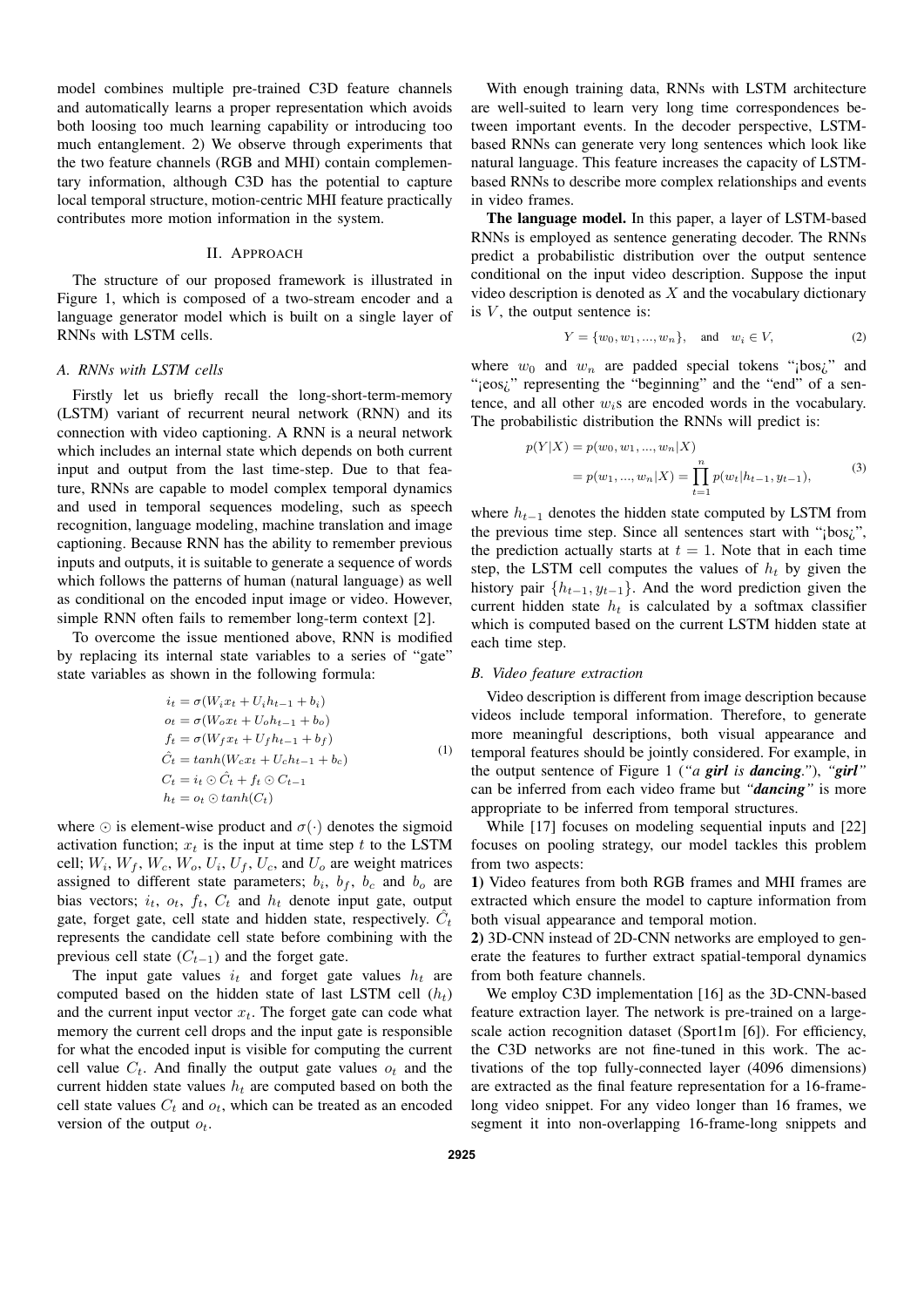

Fig. 2. Comparative illustration of four fusion paradigms discussed in this paper. (a) Input fusion: different video signals are combined at the input level, which is adopted in [22], where they combine histogram of gradients (HoG), histogram of optical-flow (HoF) and motion boundary history (MBH). (b) Late fusion: two models are trained separately and only the prediction scores are fused in the final stage using a non-learned weight  $(\alpha)$ , which is adopted in [17]. (c) is similar to (a) except the fusion takes place after the feature extraction. (d) is our proposed fusion model, where we modify the encoding layer into a parallel architecture and fusion takes place in the encoding layer. Compared to (a) and (c), our model trains different encoders for different feature channels, which avoids entanglement. Compared to (b), our model can automatically learn how to obtain a good fusion.

combine the features using max-pooling. Compared to existing work using average pooling [18], max-pooling is more desirable than average-pooling because it potentially can capture more informative events in the video sequences.

# *C. Two-stream encoder*

After feature extraction, the input video is represented by two feature vectors: C3D-RGB and C3D-MHI. Each feature vector has 4096 dimensions. To encode the two feature vectors into the encoding space of the following LSTM-based encoder, we propose a parallel encoder to jointly learn a mapping from the two feature vectors into the encoding space. There are several encoding schemes for this task, for example, canonical correlation analysis (CCA) is used in [7] to learn the linear mapping between feature space and the word-encoding space (in [7], the word-encoding space is spanned by fisher vectors of word2vec embedding [10]). Unfortunately, CCA is not applicable in our framework because: 1) linear-CCA can easily overfit and kernel-CCA is too expensive to compute for largescale dataset. 2) It is difficult to integrate CCA to the framework and to keep the end-to-end training trait.

Our proposed framework employs two parallel fully connected layers to learn the mappings. The conceptual visual comparison of our proposed fusion scheme is compared with two other schemes used in [22] and [17] in Figure 2. In [22], multiple channels of features are computed from the input video: histogram of gradients (HoG), histogram of optical-flow (HoF) and motion boundary history (MBH). The fusion method used in [22] is an early input-level fusion (Figure 2 (a)), which concatenates all inputs together and feeds them to the CNNs. We argue that this early fusion mechanism is problematic that different feature channels have different patterns and characteristics, thus a holistic feature extraction CNN is not as appropriate as separate flows of CNNs for different feature channels. In [17], the authors use separate CNN flows for different feature channels and apply a late decision level fusion (Figure 2 (b)). However, the late fusion depends on empirical settings of weights so that it discards the capability of the framework to automatically learn the combination. Our framework employs a novel parallel encoding level fusion (Figure 2 (d)), and two

separate fully connected layers for two streams to map the input feature from a high dimension to a lower dimension encoding space. ReLu nonlinearity is applied after each fully connected layer. Compared to [22], our proposed fusion scheme is more dedicated to model each feature channel, which avoids feature entanglement; compared to [17], our fusion scheme does not block the training flow so that it can automatically learn how to jointly encoding the two feature channels. In other words, our proposed scheme seeks a proper tradeoff between early input level fusion and late decision level fusion, which is demonstrated to be more effective by extensive experimental evaluation in Section III. Another mid-level fusion is naïve concatenation in the feature-level (Figure 2 (c)), which also suffers from feature entanglement problem as the early fusion at input-level (Figure 2 (a)).

#### III. EXPERIMENTS

This section presents the evaluation results of our proposed framework and the comparison with the state-of-the-arts.

#### *A. Datasets*

Our proposed approach is evaluated on three video description datasets: 1) the Microsoft Video Description corpus (MSVD), 2) the MPII Movie Description dataset (MPII), and 3) the Montreal Video Annotation Dataset (MVAD). While the MSVD dataset is collected from YouTube and there are multiple sentences assigned for each video clip describing a simple event (such as cooking, riding a bike, *etc.*), the MPII and the MVAD datasets are more challenging and complex. The MPII and the MVAD are collected from movies, which contain a variety of scenes and events, and ground-truth sentences are collected via multiple modalities: subtitles, scripts, and descriptive video service (DVS).

*1) Microsoft video description corpus:* The MSVD corpus is collected from YouTube, while each video clip describes a simple event related to human action and human-object interaction, such as riding a bike, peeling a potato, dancing, *etc.* There are about 2,000 video clips in this corpus, and each video clip is assigned to multiple Mechanical Turk workers to describe using a single sentence. There are 120,000 sentences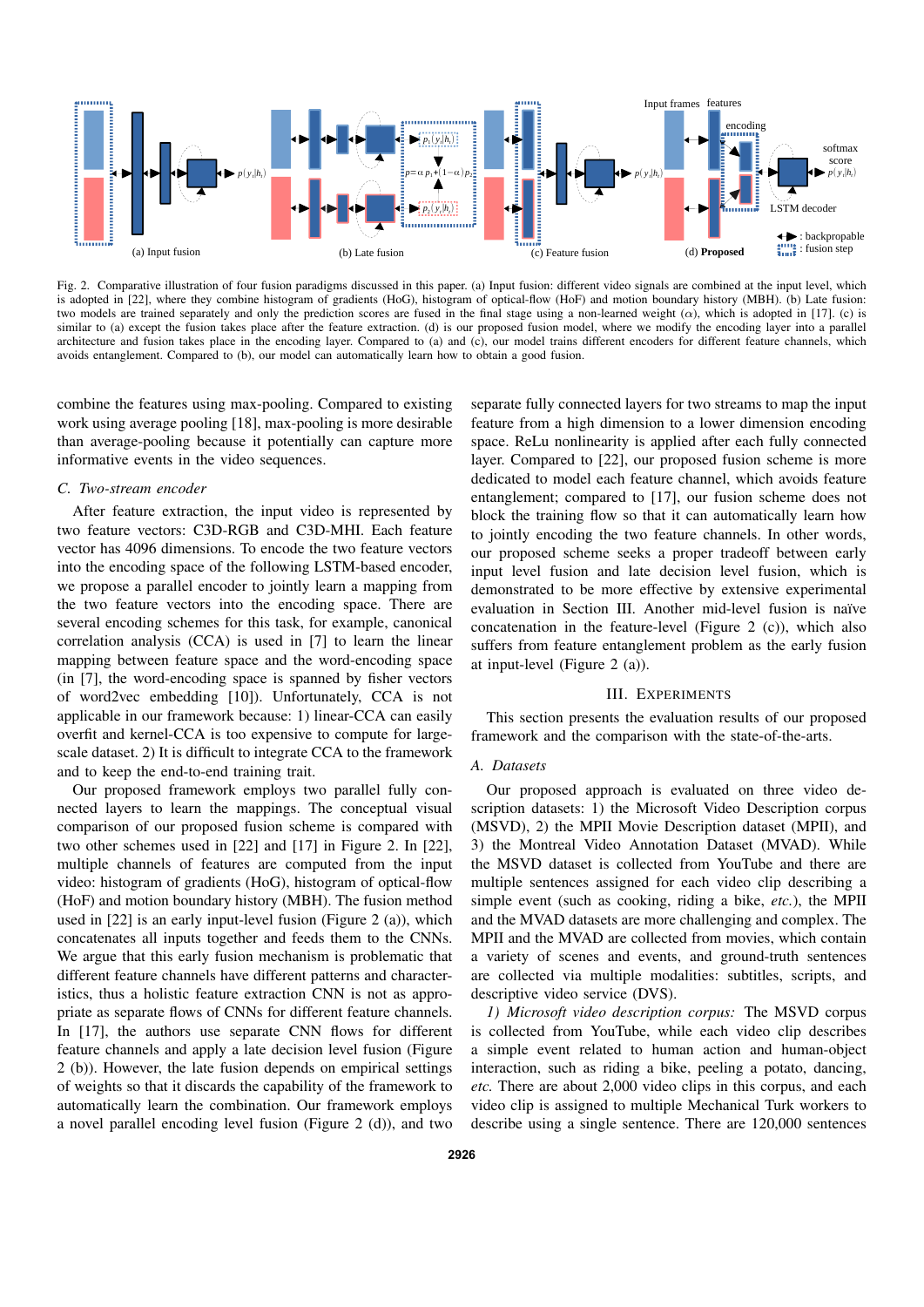in this dataset however only a portion of them are in English. This paper only focuses on English descriptions. Note that the dataset is released using YouTube links and a small portion of them become unavailable. In this paper, we obtain 1658 available video clips and 300 of them are used for testing.

*2) Max Planck Institut Informatic (MPII) movie description dataset:* The MPII dataset [14] is a large movie and text corpus, which is dedicated in aligning High-definition movie snippets to movie scripts and DVS. The MPII dataset contains over 68, 000 sentences and video snippets from 94 HD movies. Each movie snippet is aligned with one sentence from either movie scripts or DVS, which is an additional parallel audio track which can help visually impaired person to understand and follow a movie. The MPII dataset is very challenging due to several aspects: 1) it is extracted from movies, with more complex scenes and varied backgrounds. 2) The text annotations are sourced from a combined corpus (movie scripts + DVS), therefore the linguistic complexity is much higher than well-structured sentences as in the MSVD dataset.

*3) Montreal video annotation dataset (MVAD):* The MVAD is similar to the MPII dataset, which is also a large movie description corpus. The MVAD dataset text annotations are also sourced from DVS. It includes 49, 000 (summing up to 84.6 hours long) video/sentence pairs from 92 movies. In fact, the MVAD and the MPII belong to the recent Large Scale Movie Description Challenge (LSMDC). We report results on the public test dataset which contains 6518 samples for the MVAD dataset and 3535 samples for the MPII dataset.

*4) Experimental setup:* Evaluation metrics. Our proposed framework is evaluated on all three datasets using the METEOR evaluation metric [4]. METEOR was proposed to quantitatively evaluating the performance of automatic machine translation. Compared to the BLEU metric [11], which is based on the match of n-grams between target sentence and the references, METEOR is more reliable by considering the quality of alignments. In addition, METEOR utilizes more linguistic and semantic information than other metrics. Therefore, METEOR is more suitable to our task. We employ the tool provided by Microsoft COCO Evaluation Server [3] as used in [17].

Training and optimization. For each feature channel, C3D networks pre-trained on Sport1m [6] are employed without fine-tuning for efficiency. The activation values from the last fully connected layer of C3D (fc-7) are extracted as inputs. Our RNN is composed of one layer of 1024 LSTM cells therefore the encoding space is of 1024 dimensions. The feature encoder is composed of two parallel fully connected layers and followed with ReLu nonlinearity, each of which maps the feature from 4096 to 512 dimensions. The encodings of two feature channels are then concatenated as a 1024-dimensional vector for LSTMs. The network is trained end-to-end from feature encoding to sentence generation by maximizing the loglikelihood computed based on Equation (3). ADAM updating is applied for LSTMs and SGD is applied for feature encoders. Learning rates are  $1e^{-4}$  and  $1e^{-5}$  for LSTMs and feature encoders, respectively. The training process terminates after 200, 000 mini-batches with batch-size 32 and the performance on testing set is reported. Our models are trained on one GTX Titan X GPU and it takes about 1-2 days for training, depending on the datasets.

# *B. Comparative results*

In this section, our proposed model is compared with the state-of-the-art approaches on the three datasets. In addition, to manifest the difference made by our joint encoder, we also compare the propose model with three variants: 1) C3D(RGB): single-stream model based on C3D features on raw RGB frames. 2) C3D(MHI): similar to 1) but based on MHI frames. 3) C3D(RGB+MHI) is the feature-level fusion as illustrated in Figure 2 (c). These three models are provided as baselines. The approaches compared are 1) factor graph model (FGM) proposed in [15], which applies a quadruple template model to combine with action/object detection scores to generate sentences. 2) Mean-pooling model [18] which is fully based on a consensus of image features over all video frames. 3) The temporal attention (TA) model [22] in which the temporal structure is modeled by learning to assign different weights for sampled video frames. 4) Sequence encoding model (S2VT) which is proposed in [17] to apply a sequence-to-sequence modeling LSTM for video captioning. In additional to the four comparisons, we also compare to several variants based on different network implementations (VGG, AlexNet, GoogleNet, *etc*).

*1) MSVD dataset:* In Table I, the results in METEOR scores of our model and other approaches are listed. The top part shows scores for related approaches and the lower part shows the baselines and our model. Our proposed framework achieves the best METEOR score  $(31.1\%)$  which is 7.2% higher than FGM [15], 2% higher than Mean-pooling [18], 1.5% higher than temporal attention model [22] and 1.3% higher than the previous state-of-the-art S2VT model [17]. Compared with S2VT and TA, despite the fact that we do not explicitly encode the temporal structure, our method achieves better results due to our joint feature encoding framework captures complementary information.

The benefits of our new model can also be demonstrated by comparing the scores in the lower part. Using RGB (C3D(RGB)) slightly outperforms mean-pooling on AlexNet  $(27.1\% \text{ vs. } 26.9\%)$  but MHI only achieves significantly inferior score (24.3%) because video description is highly depended on what content inside the video and less depended on the motion, such as detected *human* and *gun* in general generates a description of "a man is shooting a gun." However, combining both feature channels significantly improves the results (30.3% − 31.1% *vs.* 24.3% − 27.1%). In addition, the parallel encoder performs better than feature-level fusion, which is also demonstrated on the other two datasets.

*2) MPII and MVAD datasets:* Compared to the MSVD dataset, the MPII dataset contains similar number of sentences but it is much more challenging that it contains 30 times more video snippets than the MSVD datasets. Besides the number of sentences for each video snippet is much less, the significant variety for both video scenes and language structure also makes this dataset much more challenging. Table II shows the METEOR scores. Our result (7.0%) outperforms the approach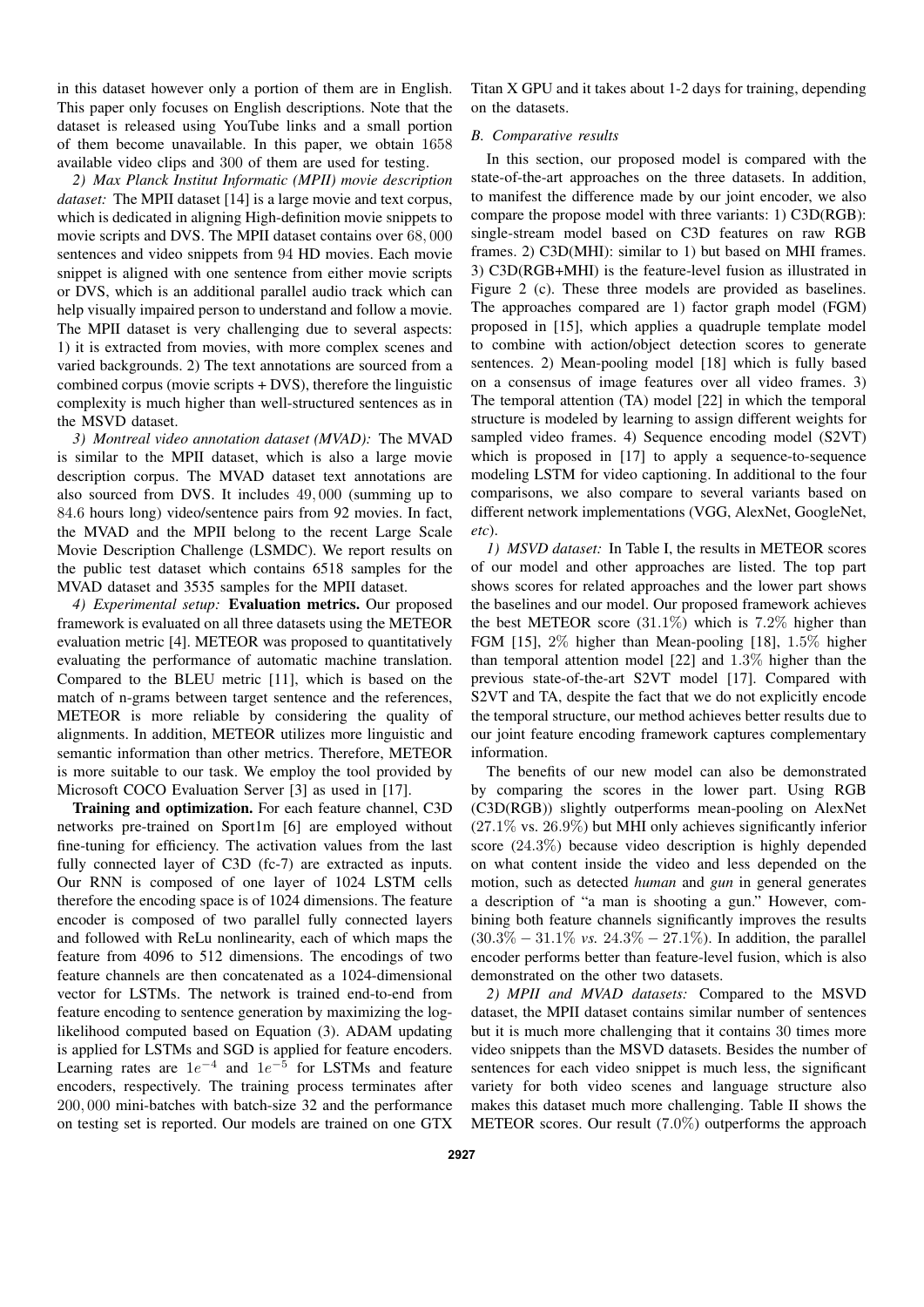TABLE I METEOR SCORES ON THE MSVD DATASET.

| Method                            | METEOR $(\%)$ |
|-----------------------------------|---------------|
|                                   |               |
| FGM [15]                          | 23.9          |
| AlexNet[18]                       | 26.9          |
| <b>VGG [18]</b>                   | 27.7          |
| AlexNet-COCO [18]                 | 29.1          |
| GoogleNet [22]                    | 28.7          |
| GoogleNet + TA $[22]$             | 29.0          |
| GoogleNet + $3D-CNN + TA$ [22]    | 29.6          |
| $AlexNet(Flow) + S2VT [17]$       | 24.3          |
| $AlexNet + S2VT [17]$             | 27.9          |
| $VGG + S2VT [17]$                 | 29.2          |
| $VGG + AlexNet(Flow) + S2VT [17]$ | 29.8          |
| C3D(RGB)                          | 27.1          |
| C3D(MHI)                          | 24.3          |
| C3D(MHI+RGB)                      | 30.3          |
| C3D(MHI+RGB)-Joint (Ours)         | 31.1          |

proposed in [14] (SMT) by  $1.4\%$  and [18] by  $0.3\%$  which is very close to the S2VT model and the Visual-Labels proposed along with the dataset [13]. Without explicitly encoding the temporal structure as constructed in [18] for such a challenging dataset, our model still achieves comparable results, which demonstrate the effectiveness of our joint encoding framework.

TABLE II METEOR SCORES ON THE MPII DATASET.

| Method                    | METEOR $(\% )$ |
|---------------------------|----------------|
| <b>SMT</b> [14]           | 5.6            |
| Visual-Labels [13]        | 7.0            |
| VGG [18]                  | 67             |
| S2VT [17]                 | 7.1            |
| C3D(RGB)                  | 65             |
| C3D(MHI)                  | 64             |
| C3D(MHI+RGB)              | 6.7            |
| C3D(MHI+RGB)-Joint (Ours) | 7.0            |

Table III shows the results on the MVAD dataset. Our performance significantly outperforms temporal attention by 2.4% and achieves comparable results with S2VT. The observations are similar to the MPII dataset except that in this dataset, the simple feature concatenation of MHI and RGB does not improve from MHI only, even slightly worse than RGB only, showing that simple concatenation is not a good strategy for multi-stream fusion. However, our proposed joint encoding fusion significantly improves over each of the two channels by  $0.5\% - 0.6\%$ .

TABLE III METEOR SCORES ON THE MVAD DATASET.

| Method                    | METEOR $(\% )$ |
|---------------------------|----------------|
| Visual-Labels [13]        | 6.3            |
| Temporal Attention [22]   | 43             |
| <b>VGG [18]</b>           | 6.1            |
| S2VT [17]                 | 6.7            |
| C3D(RGB)                  | 62             |
| C3D(MHI)                  | 6.1            |
| C3D(MHI+RGB)              | 6.1            |
| C3D(MHI+RGB)-Joint (Ours) | 6.7            |

Qualitative results. Figure 3 shows some sampled descriptions generated by our proposed model on three datasets. The top row shows correct descriptions and the bottom row shows incorrect but plausible results. By observing the "plausible" panel, we can infer some clues about how the model performs the text generation. Firstly, generally speaking, auto captioning algorithm tends to predict simple sentence like "someone is doing something with something", because predicting long and complex sentences is likely to make more mistakes. Another observation is that although temporal structures are encoded in the framework, the object detections are still dominating the text results. For example, in the second plausible result for the MVAD dataset, "someone sits on a bed" is easily be confused with "someone lies on a bed" because there is not enough samples to train the model to learn "sits" from "lies", especially for the complex movie scenes. For the third plausible example in the MSVD dataset, the animal is mis-classified as "cat" because the appearance similarities (like ears, eyes, fur, *etc*). Therefore we believe that further investigating how to model motion features as well as fine-grained object/action detection will produce more accurate text descriptions.

# IV. CONCLUSION

In this paper, we have introduced an automatic model that generates natural language descriptions for videos based on a two-stream video representation learning model and a LSTMbased sentence generator. Our approach features a novel parallel video representation model which combines both RGB frames and motion boundary history frames which contain complementary information from visual appearance and temporal motions. 3D convolutional neural networks are employed to further extract spatial and temporal features from both RGB and MHI streams. The proposed framework can effectively learn the simultaneous fusion of multiple streams of features and train the whole model end-to-end. The proposed model is compared with the state-of-the-art video description methods on three different datasets and outperforms them or achieves similar performances.

#### ACKNOWLEDGMENT

This work was supported in part by NSF grants EFRI-1137172, IIP-1343402, and IIS-1400802.

#### **REFERENCES**

- [1] K. Barnard, P. Duygulu, D. Forsyth, N. De Freitas, D. M. Blei, and M. I. Jordan. Matching words and pictures. *The Journal of Machine Learning Research*, 3:1107–1135, 2003.
- [2] Y. Bengio, P. Simard, and P. Frasconi. Learning long-term dependencies with gradient descent is difficult. *Neural Networks, IEEE Transactions on*, 5(2):157–166, 1994.
- [3] X. Chen, H. Fang, T.-Y. Lin, R. Vedantam, S. Gupta, P. Dollar, and C. L. Zitnick. Microsoft coco captions: Data collection and evaluation server. *arXiv preprint arXiv:1504.00325*, 2015.
- [4] M. Denkowski and A. Lavie. Meteor universal: Language specific translation evaluation for any target language. In *Proceedings of the EACL 2014 Workshop on Statistical Machine Translation*, volume 6, 2014.
- [5] A. Karpathy and L. Fei-Fei. Deep visual-semantic alignments for generating image descriptions. *arXiv preprint arXiv:1412.2306*, 2014.
- [6] A. Karpathy, G. Toderici, S. Shetty, T. Leung, R. Sukthankar, and L. Fei-Fei. Large-scale video classification with convolutional neural networks. In *CVPR*, pages 1725–1732. IEEE, 2014.